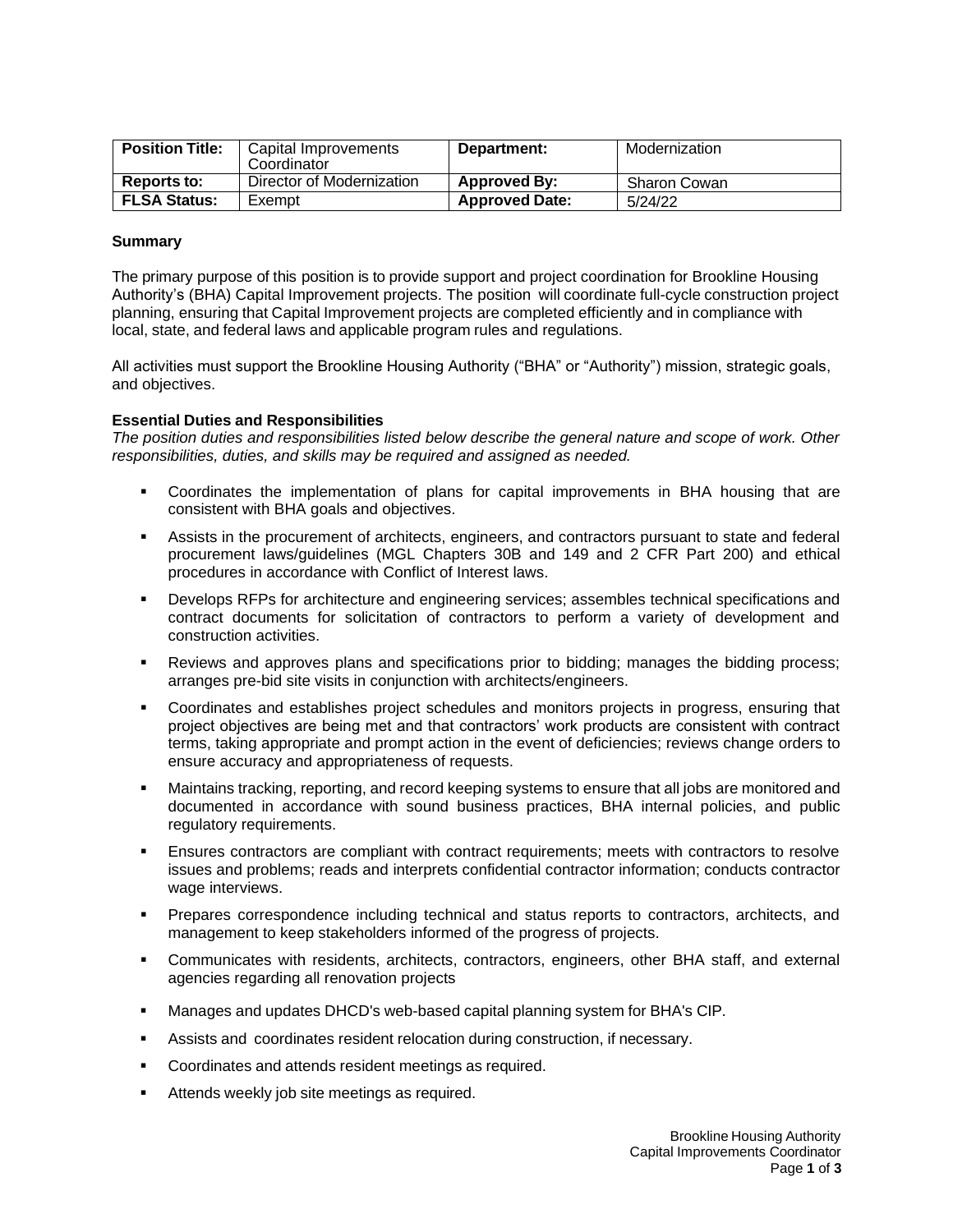- Writes and delivers resident notices for capital improvement projects
- **EXECT Attends meetings and coordinates project phases with Modernization, Maintenance, and Real** Estate/Redevelopment staff.
- Maintains up-to-date knowledge of architectural, building, construction, and real estate development techniques and practices, as well as applicable federal, state, and local regulations regarding building, construction, and real estate development projects. Attends training courses as required.
- **Creates memoranda to the Board regarding the status of assigned projects as needed**
- Performs other duties as assigned.

## **Behavioral Competencies**

*This position requires the incumbent to exhibit the following behavioral skills:*

Job Knowledge: Exhibits requisite knowledge, skills, and abilities to perform the position effectively. Demonstrates knowledge of policies, procedures, goals, objectives, operational entities, requirements, and activities as they apply to the assigned organizational entity of the Authority. Uses appropriate judgment & decision making in accordance with level of responsibility.

Customer Service: Provides timely, courteous, and quality service to all internal or external customers by anticipating individual needs, following through on commitments and ensuring that our customers have been heard.

Communication: Employee is prepared, clear, concise, and organized in all facets of communication in order to fully establish understanding. Actively listens and understands the audience to adapt message appropriately. Communicates information with appropriate personnel in a timely manner.

Teamwork: Actively participates and collaborates across boundaries and works toward the achievement of common goals. Employee is adaptable and open to new ideas and/or approaches. Employee is aware of changes that impact internal and external customers and effectively communicates the impact when working as a team.

Responsiveness and Accountability: Demonstrates a high level of conscientiousness. Holds oneself personally responsible for one's own work and does fair share of work.

Safety Awareness: Employee is cognizant of his/her surroundings. Follows proper safety procedures and considers the safety of self and others. Identifies, communicates, and assists in the correction of any safety concerns where appropriate.

## **Education and/or Experience**

Bachelor's Degree in engineering, architecture, or related field and a minimum of four (4) years of experience in construction or project management. Experience with state and federal public housing and/or affordable housing preferred. An equivalent combination of education and experience may be considered. Possession of a valid Massachusetts driver's license and insurability under the Authority's plan is preferred.

# **Technical Skills**

To perform this job successfully, the employee should have strong computer skills (MS Word, Excel, and Outlook). Must have the ability to learn other computer software programs as required by assigned tasks.